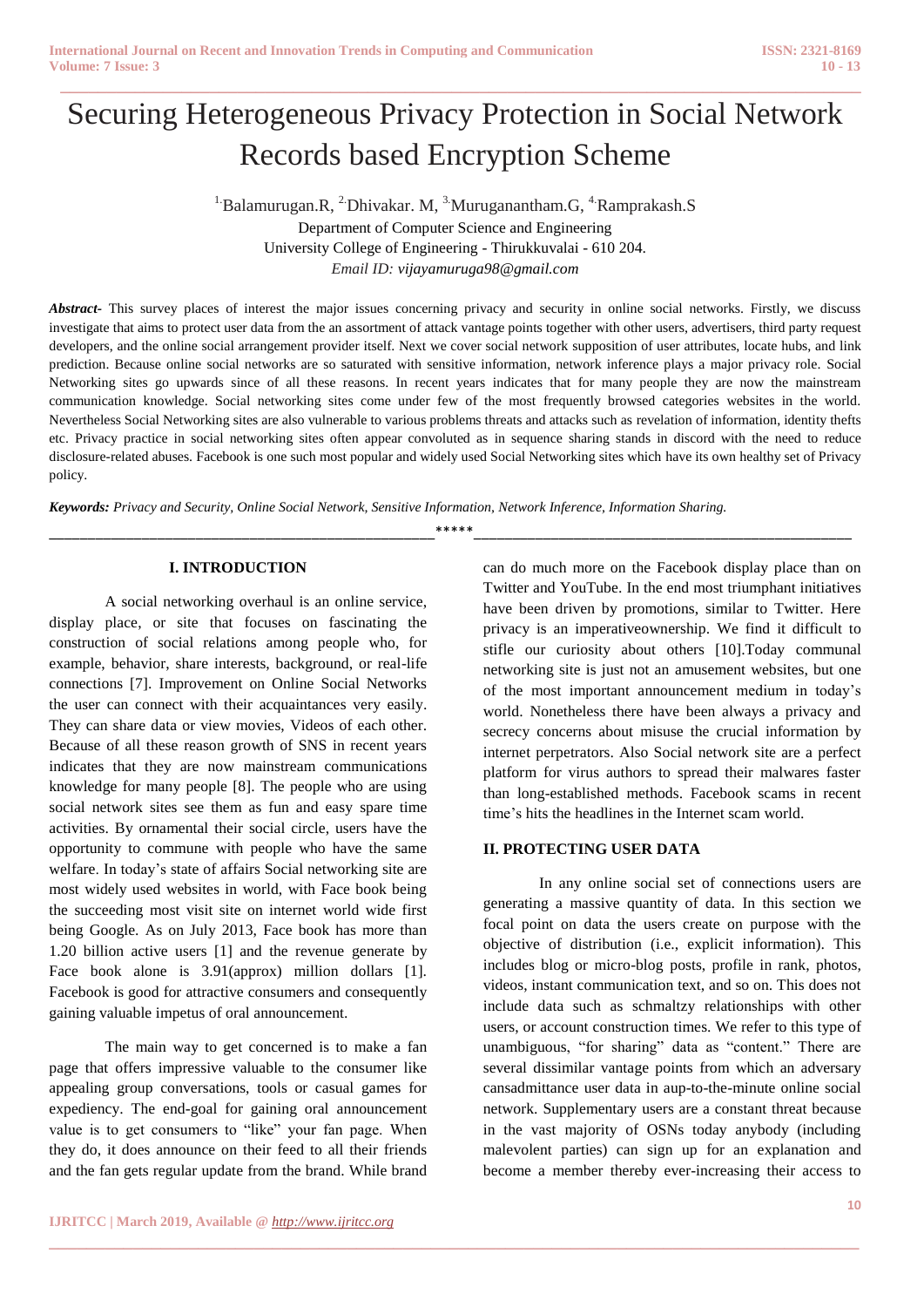other users' data. The only necessities are a valid email address and the ability to solve a re-captcha. This means the social set of connections provider must provide the users some way to spell out who they trust and who they don't trust within the social network. Different providers handle this in dissimilar ways with varying levels of detail. Social network "applications" are web pages that are in black and white by some third party but have API right of entry to social graph data typically only accessible by the online social network provider. Application are typically opt-in for users. In the case of Facebook users are told plainly and vaguely what content an application will attempt to access and are prearranged the choice whether or not to use that submission.

## **2.1 Protection from Other Users**

Protecting users from "other users" include any other user on the social system. We can partition the set of other user into three categories.

#### **Directly Connected Users**

These are users that have a link flanked by them in the community graph. This means something different in poles apart social networks. In Facebook it means that the two users can view more in sequence on each other's profile. In some of the literature this simply income the two users have communicate with every one other via email.

#### **Unconnected or Indirectly Connected Users**

These users are two or supplementary hops away from one an additional. (e.g., friends of friends (FOF) or acquaintances of associates of friends (FOFOF)). This category also includes two users that are in the online social network that have completely no relative between them.

#### **General Public**

The wide-ranging public has access to in succession in many online social networks. For example, twitter makes chirrup public by default and Google index them.

#### **2.1.1 Direct Access**

Many online social network providers allow the users of their social set of connections to make privacy surroundings. This is the user's first line of defense adjacent to malicious users. Some of these privacy surroundings schemes are simple and undemanding. For illustration, Twitter agree to users to make tweets "confidential" which are only visible to their followers. This is the only time alone setting they make available and it efficiently locks out the general community and independent users. However, most online social set of connections providers like Facebook and LinkedIN subject their users to a dizzying, multifaceted set of privacy controls. The repercussions of the decision users are forced to make straight away are not fully recognized until the user is recognizable with the online social network in question. These time alone settings must be carefully weighed and experimentation with, and yet users are forced to make privacy setting immediately upon amalgamation the social network in order for them to be triumphant in suspicious their own data.

## **2.1.2 Indirect Access**

**\_\_\_\_\_\_\_\_\_\_\_\_\_\_\_\_\_\_\_\_\_\_\_\_\_\_\_\_\_\_\_\_\_\_\_\_\_\_\_\_\_\_\_\_\_\_\_\_\_\_\_\_\_\_\_\_\_\_\_\_\_\_\_\_\_\_\_\_\_\_\_\_\_\_\_\_\_\_\_\_\_\_\_\_\_\_**

One of the more understated issues in defensive user data from other users is the increase of sensitive, to some extentconfidential content. The key difference flanked by this and the preceding section is malevolent users access other user content straight vs. circuitously. A malicious user accesses in sequence indirectly when some third party user spreads that in sequence. Social networks characteristically try to define some set of rules for the user to define who can view their in sequence and who cannot. Anybody, however, is allowed to publish in sequence. The problem with this is that users that have access to the susceptible, hidden data of another user can basically use their ability to publish to spread that data to users whom are not hypothetical to have access to it. This can be thought of intuitively as telling a clandestine. One user knows the secret and may tell select other users that secret. However, any one of the less important users have the ability to spread the secret further, possibly to people that were never proposed to hear the message in the first place. This topic is referred to in the rest of this paper as "leaking." Many social networks unintentionally encourage this behavior by providing a builtin instrument for propagating content. A good example of this is Twitter's re-tweet functionality. Conversely, social networks that effort to prohibit users from spreading secluded content in this way are only fooling themselves. Any user that is allowed to read and allowed to bring out will have the ability to spread susceptible information. At the very least, they can read the content from one browser window and re-type it into a succeeding.

#### **2.1.3 Protection from the OSN Provider**

**\_\_\_\_\_\_\_\_\_\_\_\_\_\_\_\_\_\_\_\_\_\_\_\_\_\_\_\_\_\_\_\_\_\_\_\_\_\_\_\_\_\_\_\_\_\_\_\_\_\_\_\_\_\_\_\_\_\_\_\_\_\_\_\_\_\_\_\_\_\_\_\_\_\_\_\_\_\_\_\_\_\_\_\_\_\_\_**

Very recently much work has gone into defensive user content from the online social network provider. The online social network supplier acts as the "Eye of God" in that it can see all data that flows through the set of connections. Currently users sign privacy policies and terms of use agreement with the supplier which is their only line of defense. Users are now commencement to realize that they do not want to trust online social network provider with their personal data. In an online social network in the client /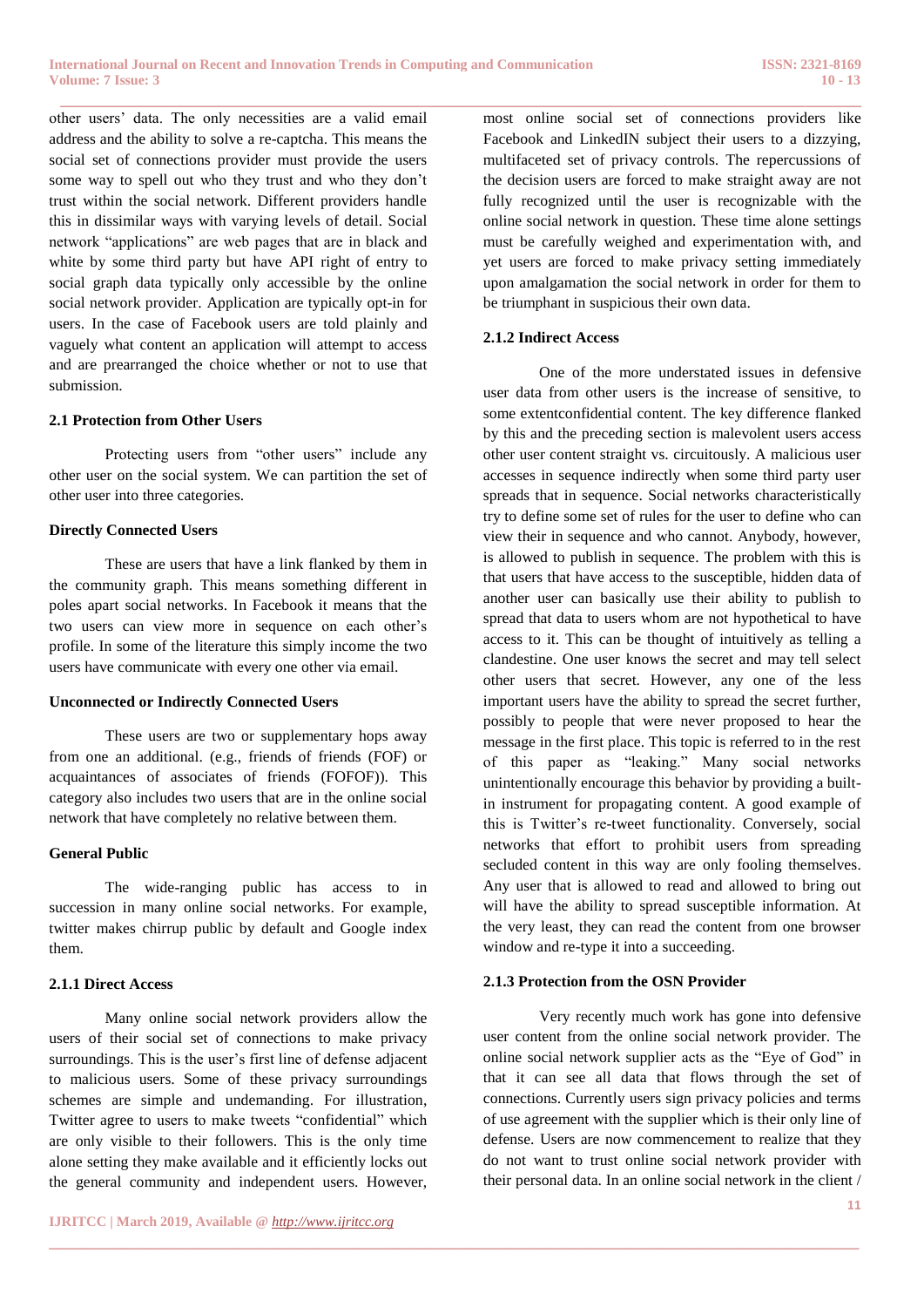server architecture that does not rely on the OSN provider to be trusted. in its place the server simply provides availability. That is, name resolution of members in the social arrangement. The actual content of the social network resides on individuals' computers multiply across the Internet. Visualize two users bobble and Alice want to communicate via the online social network. Alice's computer needs to connect to Bob's supercomputer but she does not know Bob's IP address and he does not have a sphere of influence name. In fact, it is very likely that both Bob and Alice were given self-motivated IP addresses by their ISPs and that there machines are following routers. In order to avoid elaborate configuration necessary for every member of the OSN we instead rely on the OSN servers only for name declaration.

## **III. PROPOSED APPROACH**

## **3.1 Group-Oriented Convergence Cryptosystem (GCC)**

To protect receptive information in web services from not permittedaccess is to encrypt in sequence using user-controlled keys and to provide access to data using user-controlled delegation. This approach is constructing on a new group-oriented junction cryptosystem (GCC), which apparatusencryption and substantiation for groups.In this project, a hierarchical admittance control method using a Modified Hierarchical Attribute-Based Encryption (M-HABE) and a customized three-layer structure is projected in online social network. Differing from the existing paradigms such as the HABE algorithm and the original three-layer structure, the novel proposal mainly focuses on the data processing, store and accessing.It is designed to ensure the submission users with legal access authorities to get corresponding sensing data and to restrict illegal users and not permitted legal users get access to the data; the proposed promising paradigm makes it particularly suitable for the mobile cloud computing based hypothesis.The most striking characteristic of this cryptosystem is that this system is organized and managed in a spontaneous way without a system administrator. That is, a group of trusted users, not one user, collaborate to manage and maintain a private group of people. Moreover, this cryptosystem does not need a PKC/PKI system to realize the switch over of group key.



**Figure 1.1 Community creation in OSN**

To use GCC, each consumer in OSN generates the user's confidential key by him and registers a public label into the OSN. To create a community, some known users with the same interest (called as the creators of population) generate a community key (CK) in anassistance way. All of the creators' confidential keys are valid for this population key. For each acquaintance, a user can then generate an access permission key (APK) corresponding to his own private key and the friend's public sticky tag. Using the confidential key and the community's APK, the user can decrypt (or right of entry) the shared information, but not encrypt (or publish) the information into the population. The encryption procedure cannot be implemented unless a user holds the neighborhood key.

In order to avoid the acceptance of PKC/PKI systems, aimpermanent public key generated from a user's private key can be used to realize the switch over of encrypted key. In addition, there exists an efficient verification protocol, by which an untrusted storage service provider (SSP) can check whether or not a user belong to a certain community. Furthermore, in our model each user in OSN has only one secretive key. Each time the user joins in a community, she will be assign an APK key from her friends, but this APK is unacceptable for other users. This approach can successfully prevent security problems cause by the loss of access authorization key.

## **3.2 Benefits:**

**\_\_\_\_\_\_\_\_\_\_\_\_\_\_\_\_\_\_\_\_\_\_\_\_\_\_\_\_\_\_\_\_\_\_\_\_\_\_\_\_\_\_\_\_\_\_\_\_\_\_\_\_\_\_\_\_\_\_\_\_\_\_\_\_\_\_\_\_\_\_\_\_\_\_\_\_\_\_\_\_\_\_\_\_\_\_\_**

- Access charge of issue deals with providing access to sanctioned users and prevent unauthorized users to access data.
- Attaching a list of sanctioned users to each data is the simplest solution to achieve access control.
- It is an effectual, fast, and robust replica detection method specifically for mobile sensor networks.